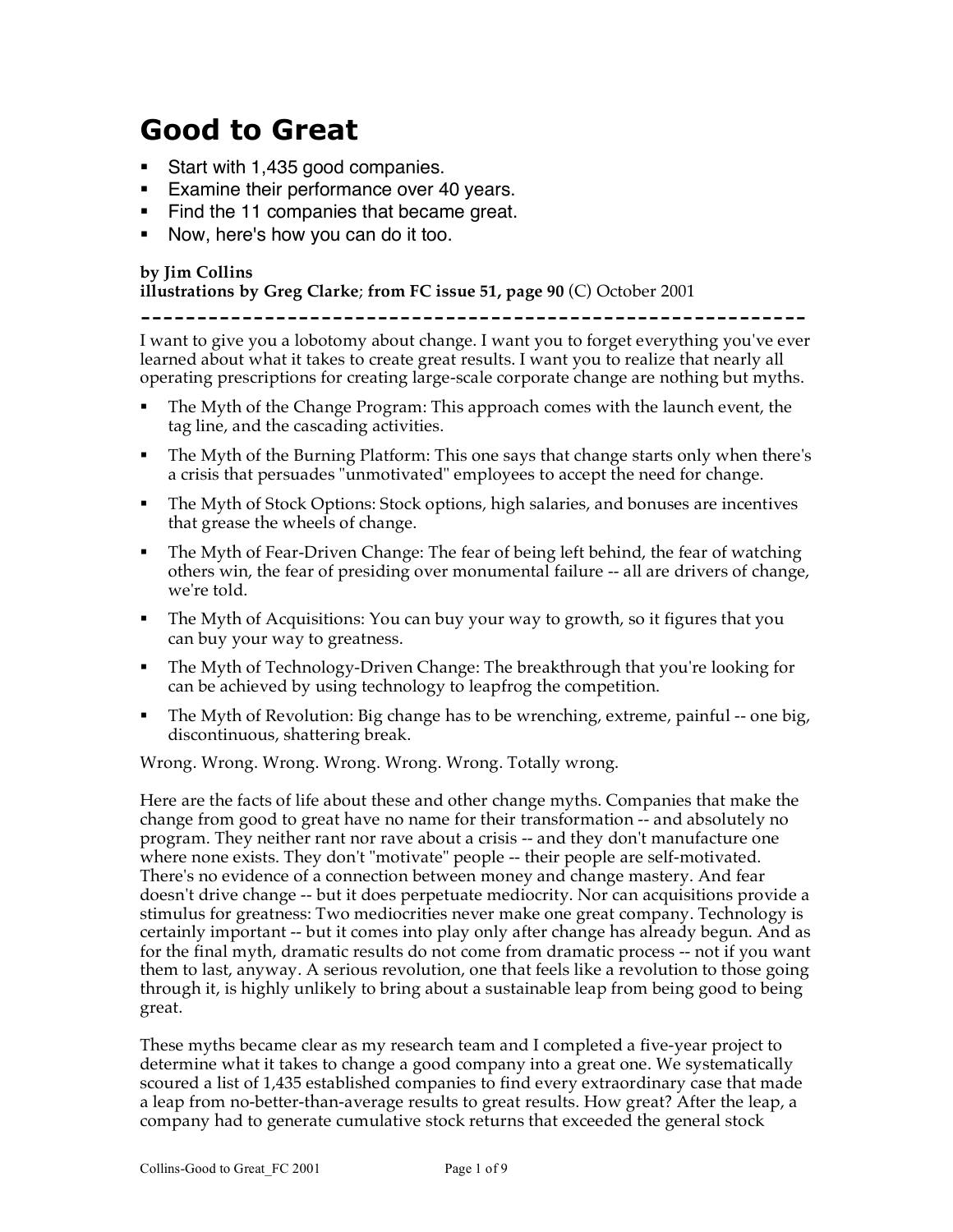market by at least three times over 15 years -- and it had to be a leap independent of its industry. In fact, the 11 good-to-great companies that we found averaged returns 6.9 times greater than the market's -- more than twice the performance rate of General Electric under the legendary Jack Welch.

The surprising good-to-great list included such unheralded companies as Abbott Laboratories ( 3.98 times the market ), Fannie Mae ( 7.56 times the market ), Kimberly-Clark Corp.( 3.42 times the market ), Nucor Corp. ( 5.16 times the market ), and Wells Fargo (3.99 times the market). One such surprise, the Kroger Co. -- a grocery chain -bumped along as a totally average performer for 80 years and then somehow broke free of its mediocrity to beat the stock market by 4.16 times over the next 15 years. And it didn't stop there. From 1973 to 1998, Kroger outperformed the market by 10 times.

In each of these dramatic, remarkable, good-to-great corporate transformations, we found the same thing: There was no miracle moment. Instead, a down-to-earth, pragmatic, committed-to-excellence process -- a framework -- kept each company, its leaders, and its people on track for the long haul. In each case, it was the triumph of the Flywheel Effect over the Doom Loop, the victory of steadfast discipline over the quick fix. And the real kicker: The comparison companies in our study -- firms with virtually identical opportunities during the pivotal years -- did buy into the change myths described above -- and failed to make the leap from good to great.

## **How Change Doesn't Happen**

Picture an egg. Day after day, it sits there. No one pays attention to it. No one notices it. Certainly no one takes a picture of it or puts it on the cover of a celebrity-focused business magazine. Then one day, the shell cracks and out jumps a chicken.

All of a sudden, the major magazines and newspapers jump on the story: "Stunning Turnaround at Egg!" and "The Chick Who Led the Breakthrough at Egg!" From the outside, the story always reads like an overnight sensation -- as if the egg had suddenly and radically altered itself into a chicken.

Now picture the egg from the chicken's point of view.

While the outside world was ignoring this seemingly dormant egg, the chicken within was evolving, growing, developing -- changing. From the chicken's point of view, the moment of breakthrough, of cracking the egg, was simply one more step in a long chain of steps that had led up to that moment. Granted, it was a big step -- but it was hardly the radical transformation that it looked like from the outside.

It's a silly analogy -- but then our conventional way of looking at change is no less silly. Everyone looks for the "miracle moment" when "change happens." But ask the good-togreat executives when change happened. They cannot pinpoint a single key event that exemplified their successful transition.

Take Walgreens. For more than 40 years, Walgreens was no more than an average company, tracking the general market. Then in 1975 ( out of the blue! ) Walgreens began to climb. And climb. And climb. It just kept climbing. From December 31, 1975 to January 1, 2000, one dollar invested in Walgreens beat one dollar invested in Intel by nearly 2 times, General Electric by nearly 5 times, and Coca-Cola by nearly 8 times. It beat the general stock market by more than 15 times.

I asked a key Walgreens executive to pinpoint when the good-to-great transformation happened. His answer: "Sometime between 1971 and 1980." ( Well, that certainly narrows it down! )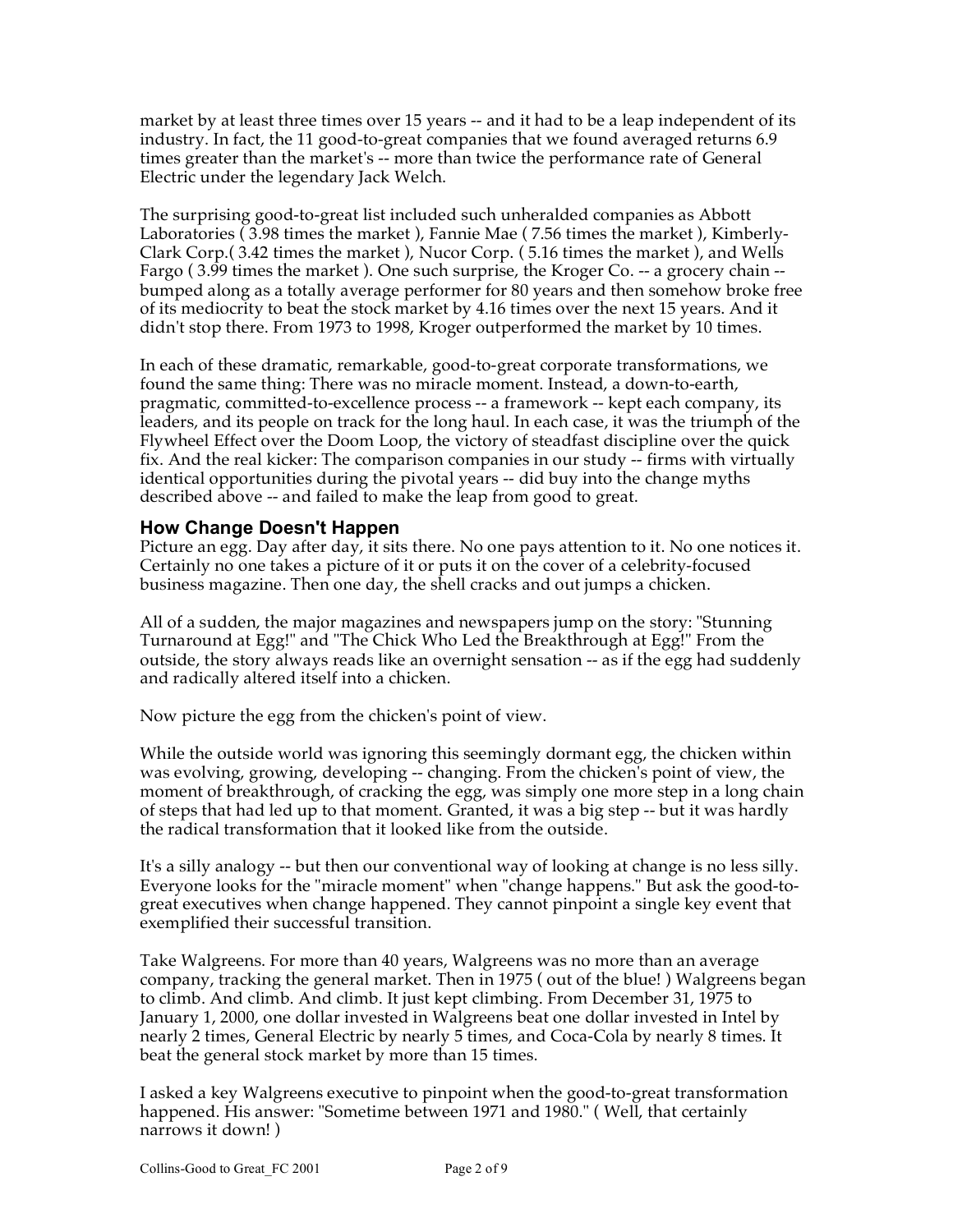Walgreens's experience is the norm for good-to-great performers. Leaders at Abbott said, "It wasn't a blinding flash or sudden revelation from above." From Kimberly-Clark: "These things don't happen overnight. They grow." From Wells Fargo: "It wasn't a single switch that was thrown at one time."

We keep looking for change in the wrong places, asking the wrong questions, and making the wrong assumptions. There's even a tendency to blame Wall Street for the "instant results" approach to change. But the companies that made the jump from good to great did so using Wall Street's own tough metric of success: a sustained leap in their stock-market performance. Wall Street turns out to be just another myth -- an excuse for not doing what really works. The data doesn't lie.

#### **How Change Does Happen**

Now picture a huge, heavy flywheel. It's a massive, metal disk mounted horizontally on an axle. It's about 100 feet in diameter, 10 feet thick, and it weighs about 25 tons. That flywheel is your company. Your job is to get that flywheel to move as fast as possible, because momentum -- mass times velocity -- is what will generate superior economic results over time.

Right now, the flywheel is at a standstill. To get it moving, you make a tremendous effort. You push with all of your might, and finally, you get the flywheel to inch forward. After two or three days of sustained effort, you get the flywheel to complete one entire turn. You keep pushing, and the flywheel begins to move a bit faster. It takes a lot of work, but at last the flywheel makes a second rotation. You keep pushing steadily. It makes three turns, four turns, five, six. With each turn, it moves faster, and then -- at some point, you can't say exactly when -- you break through. The momentum of the heavy wheel kicks in your favor. It spins faster and faster, with its own weight propelling it. You aren't pushing any harder, but the flywheel is accelerating, its momentum building, its speed increasing.

This is the Flywheel Effect. It's what it feels like when you're inside a company that makes the transition from good to great. Take Kroger, for example. How do you get a company with more than 50,000 people to embrace a new strategy that will eventually change every aspect of every grocery store? You don't. At least not with one big change program.

Instead, you put your shoulder to the flywheel. That's what Jim Herring, the leader who initiated the transformation of Kroger, told us. He stayed away from change programs and motivational stunts. He and his team began turning the flywheel gradually, consistently -- building tangible evidence that their plans made sense and would deliver results.

"We presented what we were doing in such a way that people saw our accomplishments," Herring says. "We tried to bring our plans to successful conclusions step by step, so that the mass of people would gain confidence from the successes, not just the words."

Think about it for one minute. Why do most overhyped change programs ultimately fail? Because they lack accountability, they fail to achieve credibility, and they have no authenticity. It's the opposite of the Flywheel Effect; it's the Doom Loop.

Companies that fall into the Doom Loop genuinely want to effect change -- but they lack the quiet discipline that produces the Flywheel Effect. Instead, they launch change programs with huge fanfare, hoping to "enlist the troops." They start down one path,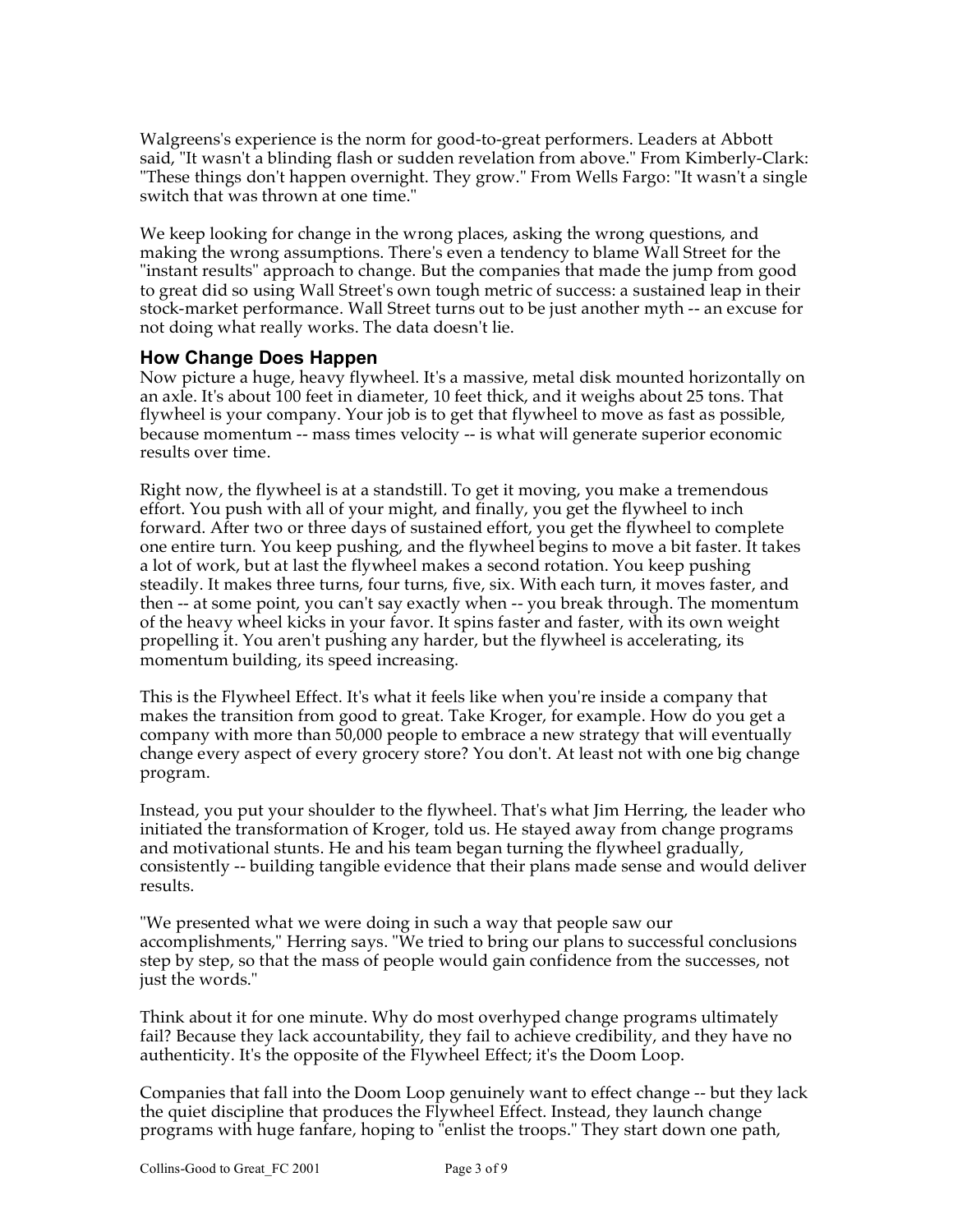only to change direction. After years of lurching back and forth, these companies discover that they've failed to build any sustained momentum. Instead of turning the flywheel, they've fallen into a Doom Loop: Disappointing results lead to reaction without understanding, which leads to a new direction -- a new leader, a new program -- which leads to no momentum, which leads to disappointing results. It's a steady, downward spiral. Those who have experienced a Doom Loop know how it drains the spirit right out of a company.

Consider the Warner-Lambert Co. -- the company that we compared directly with Gillette -- in the early 1980s. In 1979, Warner-Lambert told *Business Week* that it aimed to be a leading consumer-products company. One year later, it did an abrupt about-face and turned its sights on health care. In 1981, the company reversed course again and returned to diversification and consumer goods. Then in 1987, Warner-Lambert made another U-turn, away from consumer goods, and announced that it wanted to compete with Merck. Then in the early 1990s, the company responded to government announcements of pending health-care reform and reembraced diversification and consumer brands.

Between 1979 and 1998, Warner-Lambert underwent three major restructurings -- one per CEO. Each new CEO arrived with his own program; each CEO halted the momentum of his predecessor. With each turn of the Doom Loop, the company spiraled further downward, until it was swallowed by Pfizer in 2000.

In contrast, why does the Flywheel Effect work? Because more than anything else, real people in real companies want to be part of a winning team. They want to contribute to producing real results. They want to feel the excitement and the satisfaction of being part of something that just flat-out works. When people begin to feel the magic of momentum -- when they begin to see tangible results and can feel the flywheel start to build speed -- that's when they line up, throw their shoulders to the wheel, and push.

And that's how change really happens.

## **Disciplined People: "Who" Before "What"**

You are a bus driver. The bus, your company, is at a standstill, and it's your job to get it going. You have to decide where you're going, how you're going to get there, and who's going with you.

Most people assume that great bus drivers ( read: business leaders ) immediately start the journey by announcing to the people on the bus where they're going -- by setting a new direction or by articulating a fresh corporate vision.

In fact, leaders of companies that go from good to great start not with "where" but with "who." They start by getting the right people on the bus, the wrong people off the bus, and the right people in the right seats. And they stick with that discipline -- first the people, then the direction -- no matter how dire the circumstances. Take David Maxwell's bus ride. When he became CEO of Fannie Mae in 1981, the company was losing \$1 million every business day, with \$56 billion worth of mortgage loans under water. The board desperately wanted to know what Maxwell was going to do to rescue the company.

Maxwell responded to the "what" question the same way that all good-to-great leaders do: He told them, That's the wrong first question. To decide where to drive the bus before you have the right people on the bus, and the wrong people off the bus, is absolutely the wrong approach.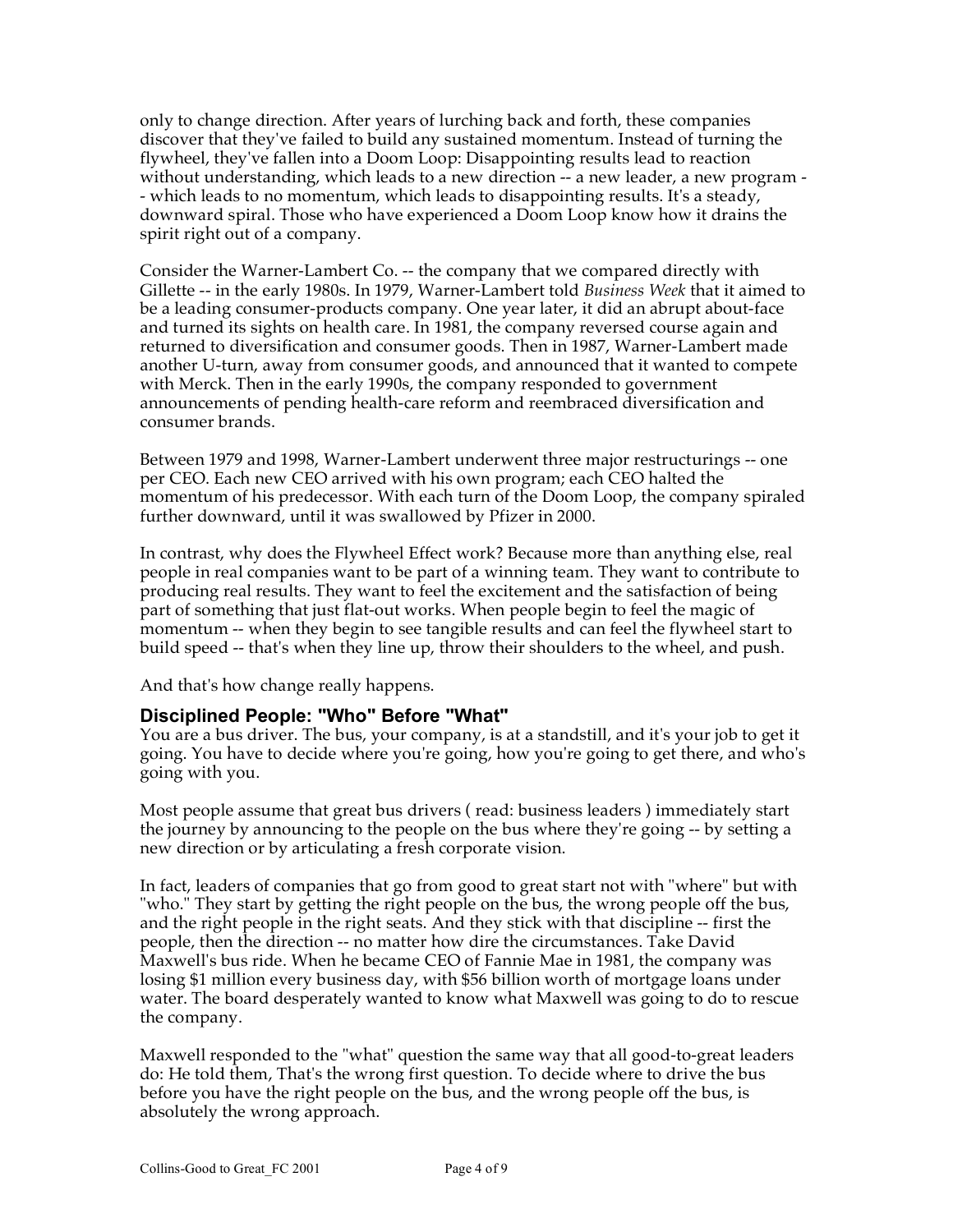Maxwell told his management team that there would only be seats on the bus for A-level people who were willing to put out A-plus effort. He interviewed every member of the team. He told them all the same thing: It was going to be a tough ride, a very demanding trip. If they didn't want to go, fine; just say so. Now's the time to get off the bus, he said. No questions asked, no recriminations. In all, 14 of 26 executives got off the bus. They were replaced by some of the best, smartest, and hardest-working executives in the world of finance.

With the right people on the bus, in the right seats, Maxwell then turned his full attention to the "what" question. He and his team took Fannie Mae from losing \$1 million a day at the start of his tenure to earning \$4 million a day at the end. Even after Maxwell left in 1991, his great team continued to drive the flywheel -- turn upon turn - and Fannie Mae generated cumulative stock returns nearly eight times better than the general market from 1984 to 1999.

When it comes to getting started, good-to-great leaders understand three simple truths. First, if you begin with "who," you can more easily adapt to a fast-changing world. If people get on your bus because of where they think it's going, you'll be in trouble when you get 10 miles down the road and discover that you need to change direction because the world has changed. But if people board the bus principally because of all the other great people on the bus, you'll be much faster and smarter in responding to changing conditions. Second, if you have the right people on your bus, you don't need to worry about motivating them. The right people are self-motivated: Nothing beats being a part of a team that is expected to produce great results. And third, if you have the wrong people on the bus, nothing else matters. You may be headed in the right direction, but you still won't achieve greatness. Great vision with mediocre people still produces mediocre results.

# **Disciplined Thought: Fox or Hedgehog?**

Picture two animals: a fox and a hedgehog. Which are you? An ancient Greek parable distinguishes between foxes, which know many small things, and hedgehogs, which know one big thing. All good-to-great leaders, it turns out, are hedgehogs. They know how to simplify a complex world into a single, organizing idea -- the kind of basic principle that unifies, organizes, and guides all decisions. That's not to say hedgehogs are simplistic. Like great thinkers, who take complexities and boil them down into simple, yet profound, ideas ( Adam Smith and the invisible hand, Darwin and evolution ), leaders of good-to-great companies develop a Hedgehog Concept that is simple but that reflects penetrating insight and deep understanding.

What does it take to come up with a Hedgehog Concept for your company? Start by confronting the brutal facts. One good-to-great CEO began by asking, "Why have we sucked for 100 years?" That's brutal -- and it's precisely the type of disciplined question necessary to ignite a transformation. The management climate during a leap from good to great is like a searing scientific debate -- with smart, tough-minded people examining hard facts and debating what those facts mean. The point isn't to win the debate, but rather to come up with the best answers -- and, ultimately, to lock onto a Hedgehog Concept that works.

You'll know that you're getting closer to your Hedgehog Concept when you align three intersecting circles that represent three pivotal questions: What can we be the best in the world at? ( And equally important -- what can we not be the best at? ) What is the economic denominator that best drives our economic engine ( profit or cash flow per "x" )? And what are our core people deeply passionate about? Answer those three questions honestly, facing the brutal facts without blinking, and you'll begin to see your Hedgehog Concept emerge.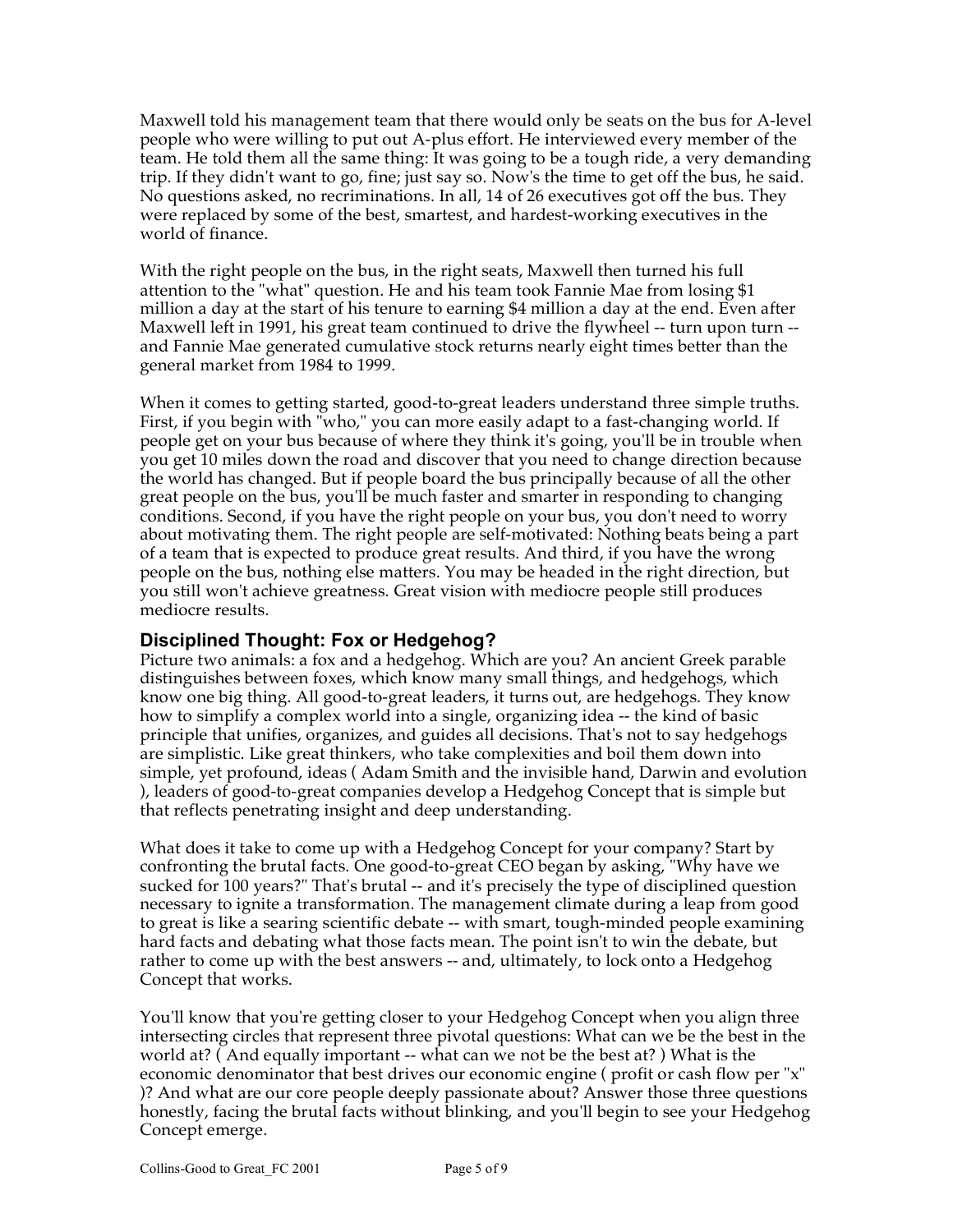For example, before Wells Fargo understood its Hedgehog Concept, its leaders had tried to make it a global bank: It operated like a mini-Citicorp -- and a mediocre one at that.

Then the Wells Fargo team asked itself, "What can we potentially do better than any other company?" The brutal fact was that Wells Fargo would never be the best global bank in the world -- and so the leadership team pulled the plug on the vast majority of the bank's international operations. When the team asked that question about the bank's economic engine, Wells Fargo's leaders confronted a second brutal fact: In a deregulated world, commercial banking would be a commodity. The essential economic driver would no longer be profit per loan, but profit per employee. The bank switched its operations to become a pioneering leader in electronic banking and to open utilitarian branches run by small crews of superb people. Profit per employee skyrocketed. Finally, when it came to passion, members of the Wells Fargo team all agreed: The mindless waste and self-awarded perks of traditional banking culture were revolting. They proudly saw themselves as stoic Spartans in an industry that had been dominated by the wasteful, elitist culture of banking. The Wells Fargo team eventually translated the three circles into a simple, crystalline Hedgehog Concept: Run a bank like a business, with a focus on the western United States, and consistently increase profit per employee. "Run it like a business" and "run it like you own it" became mantras; simplicity and focus made all the difference. With fanatical adherence to that simple idea, Wells Fargo made the leap from good results to superior results.

In the journey from good to great, defining your Hedgehog Concept is an essential element. But insight and understanding don't happen overnight -- or after one off-site. On average, it took four years for the good-to-great companies to crystallize their Hedgehog Concepts. It was an inherently iterative process -- consisting of piercing questions, vigorous debate, resolute action, and autopsies without blame -- a cycle repeated over and over by the right people, infused with the brutal facts, and guided by the three circles. This is the chicken inside the egg.

## **Disciplined Action: The "Stop Doing" List**

Take a look at your desk. If you're like most hard-charging leaders, you've got a wellarticulated to-do list. Now take another look: Where's your stop-doing list? We've all been told that leaders make things happen -- and that's true: Pushing that flywheel takes a lot of concerted effort. But it's also true that good-to-great leaders distinguish themselves by their unyielding discipline to stop doing anything and everything that doesn't fit tightly within their Hedgehog Concept.

When Darwin Smith and his management team crystallized the Hedgehog Concept for Kimberly-Clark, they faced a dilemma. On one hand, they understood that the best path to greatness lay in the consumer business, where the company had demonstrated a bestin-the-world capability in its building of the Kleenex brand. On the other hand, the vast majority of Kimberly-Clark's revenue lay in traditional coated-paper mills, turning out paper for magazines and writing pads -- which had been the core business of the company for 100 years. Even the company's namesake town -- Kimberly, Wisconsin - was built around a Kimberly-Clark paper mill.

Yet the brutal truth remained: The consumer business was the one arena that best met the three-circle test. If Kimberly-Clark remained principally a paper-mill business, it would retain a secure position as a good company. But its only shot at becoming a great company was to become the best paper-based consumer company -- if it could take on such companies as Procter & Gamble and Scott Paper Co. and beat them. That meant it would have to "stop doing" paper mills.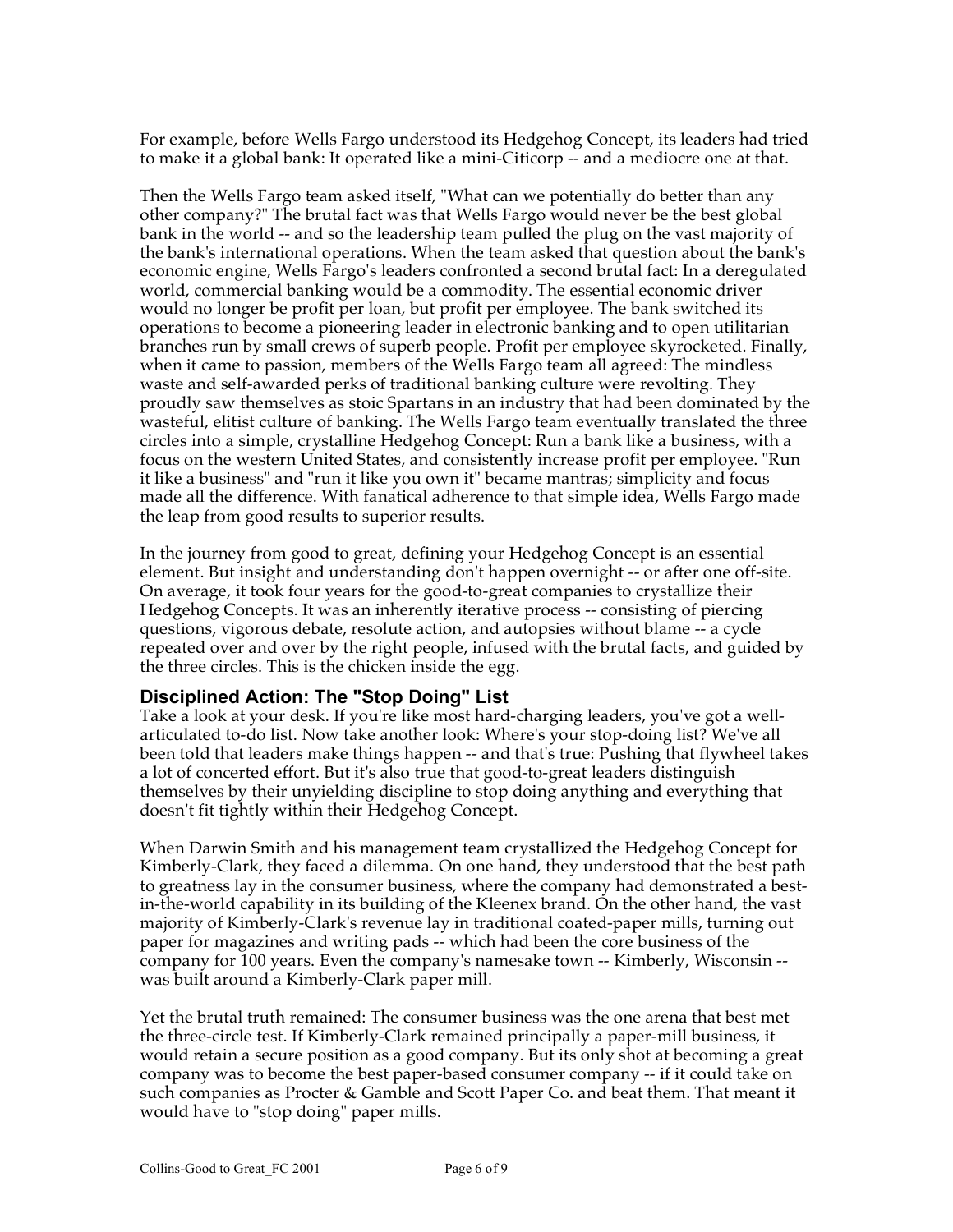So, in what one director called "the gutsiest decision I've ever seen a CEO make," Darwin Smith sold the mills. He even sold the mill in Kimberly, Wisconsin. Then he threw all the money into a war chest for an epic battle with Procter & Gamble and Scott Paper. Wall Street analysts derided the move, and the business press called it stupid. But Smith did not waver.

Twenty-five years later, Kimberly-Clark emerged from the fray as the number-one paper-based consumer-products company in the world, beating P&G in six of eight categories and owning its former archrival Scott Paper outright. For the shareholder, Kimberly-Clark under Darwin Smith beat the market by four times, easily outperforming such great companies as Coca-Cola, General Electric, Hewlett-Packard, and 3M.

In deciding what not to do, Smith gave the flywheel a gigantic push -- but it was only one push. After selling the mills, Kimberly-Clark's full transformation required thousands of additional pushes, big and small, accumulated one after another. It took years to gain enough momentum for the press to herald Kimberly-Clark's shift from good to great. One magazine wrote, "When ... Kimberly-Clark decided to go head to head against P&G ... this magazine predicted disaster. What a dumb idea. As it turns out, it wasn't a dumb idea. It was a smart idea." The amount of time between the two articles: 21 years.

# **Now It Begins**

Our study of what it takes to turn good into great required 5 years -- and 10.5 personyears -- and amounted to our own flywheel effort. Looking back on our research, what's most striking to me about our findings is the absence of a magic moment in any of the good-to-great companies -- or in our own journey to understanding. The real path to greatness, it turns out, requires simplicity and diligence. It requires clarity, not instant illumination. It demands each of us to focus on what is vital -- and to eliminate all of the extraneous distractions.

After five years of research, I'm absolutely convinced that if we just focus our attention on the right things -- and stop doing the senseless things that consume so much time and energy -- we can create a powerful Flywheel Effect without increasing the number of hours we work.

I'm also convinced that the good-to-great findings apply broadly -- not just to CEOs, but also to you and me in whatever work we're engaged in, including the work of our own lives. For many people, the first question that occurs is, "But how do I persuade my CEO to get it?" My answer: Don't worry about that. Focus instead on results -- on subverting mediocrity by creating a Flywheel Effect within your own span of responsibility. So long as we can choose the people we want to put on our own minibus, each of us can create a pocket of greatness. Each of us can take our own area of work and influence and can concentrate on moving it from good to great. It doesn't really matter whether all the CEOs get it. It only matters that you and I do. Now, it's time to get to work.

Jim Collins ( jimcollins@aol.com ) wrote the essay "Built to Flip" in the March 2000 issue of Fast Company. His new book, *Good to Great: Why Some Companies Make the Leap ... And Others Don't,* will be available in October.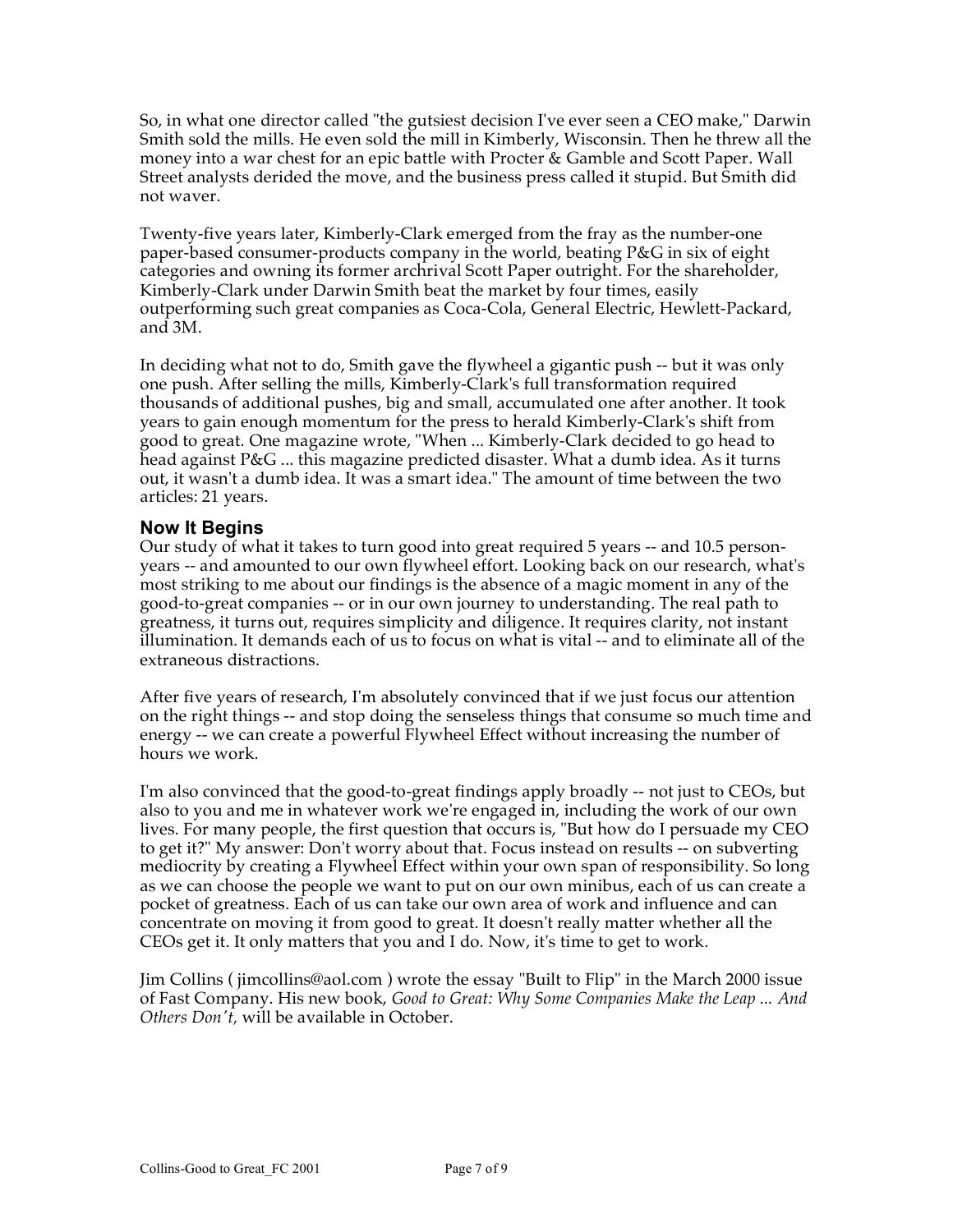# **Sidebar: Separating the Good From the Great**

Can a good company become a great company? How? It took Jim Collins and his team of researchers 5 years to come up with the answers: 11 companies made the leap from good to great and then sustained those results for at least 15 years. How great was great? The good-to-great companies averaged cumulative stock returns 6.9 times the general market in the 15 years after their transition points. The actual screening-and-selection process was a rigorous one. The criteria were:

- 1. The company had to show a pattern of good performance, punctuated by a transition point, after which it shifted to great performance. "Great performance" was defined as a cumulative total stock return of at least three times the general market for the period from the transition point through 15 years.
- 2. The transition from good to great had to be company specific, not an industrywide event.
- 3. The company had to be an established and ongoing enterprise -- not a startup. It had to have been in business for at least 25 years prior to its transition, and it had to have been publicly traded with stock-return data available for at least 10 years prior to its transition.
- 4. The transition point had to occur before 1985 to give the team enough data to assess the sustainability of the transition.
- 5. Whatever the year of transition, the company had to be a significant, ongoing, standalone company.
- 6. At the time of its selection, the company still had to show an upward trend.

The study began with a field of 1,435 companies and emerged with a list of 11 good-togreat companies: Abbott Laboratories, Circuit City, Fannie Mae, Gillette Co., Kimberly-Clark Corp., the Kroger Co., Nucor Corp., Philip Morris Cos. Inc., Pitney Bowes Inc., Walgreens, and Wells Fargo.

The next step in the study was to isolate what it took to make the change. At this point, each of the 11 good-to-great companies was paired with a comparison company -- a company with similar attributes that could have made the transition, but didn't.

Then the research began. Collins and his team reviewed books, articles, case studies, and annual reports covering each company; examined financial analyses for each company, totaling 980 combined years of data; conducted 84 interviews with senior managers and board members of the companies; scrutinized the personal and professional records of 56 CEOs; analyzed compensation plans for the companies; and reviewed layoffs, corporate ownership, "media hype," and the role of technology for the companies. The findings are contained in *Good to Great: Why Some Companies Make the Leap ... And Others Don't* ( HarperBusiness, 2001 ).